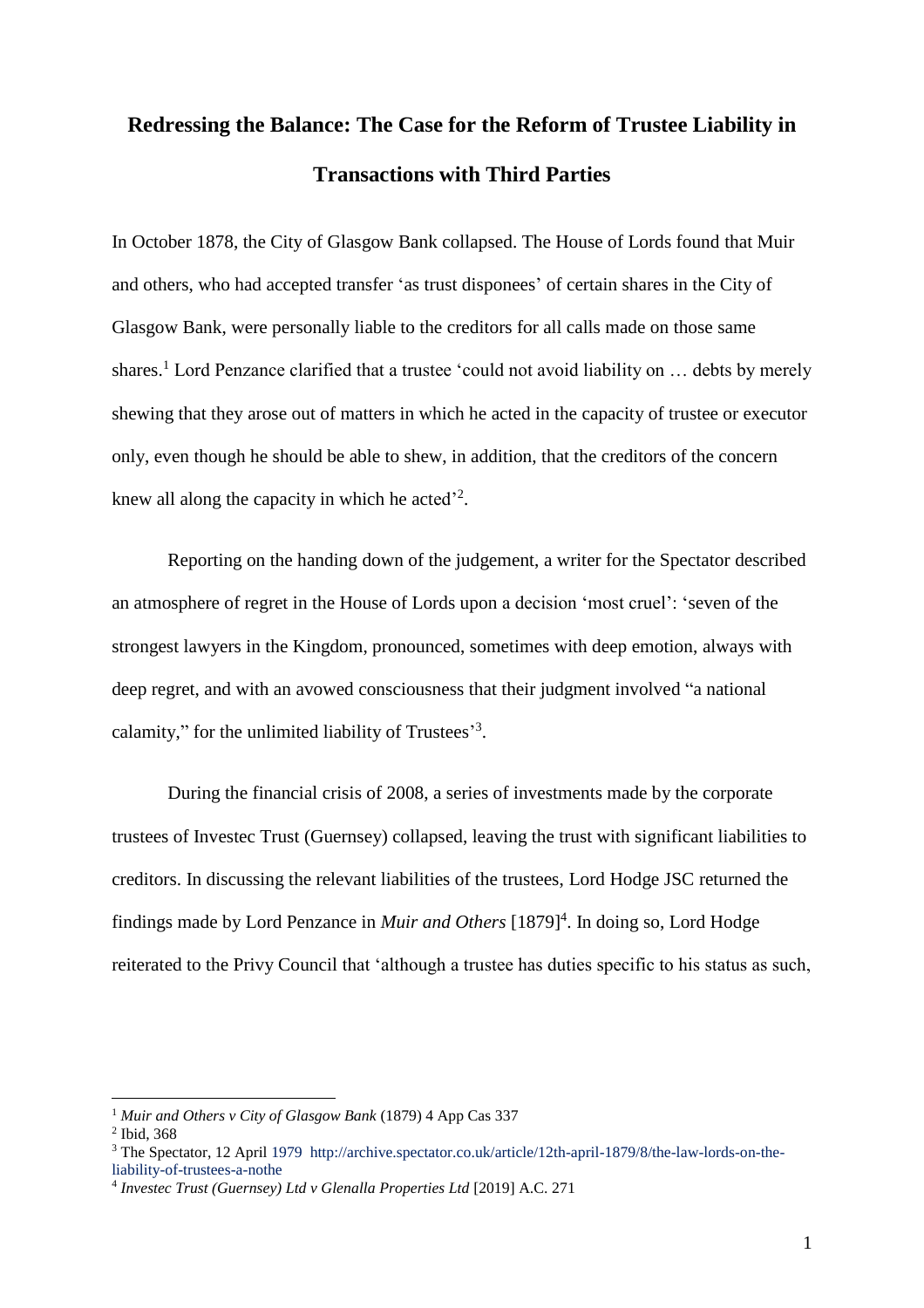when it comes to the consequences English law does not distinguish between his personal and his fiduciary capacity'<sup>5</sup>.

The personal liability incurred by trustees in the course of trust administration enjoys a long precedent. However, since the early misgivings expressed by witnesses to the handing down of the 1878 decision in *Muir and Others*, concerns as to the appropriateness of placing trustees' personal liabilities at the basis of third party contracts has grown in legal scholarship and reform papers<sup>6</sup>.

This essay proposes that the interests of creditors, trustees, settlors and beneficiaries would be advanced by a reconsideration of trustee liability. First, the existing law is set out, followed by an overview of the problems raised. Second, reforms in foreign jurisdictions are examined. Finally the proposed reform is be set out as desirable, practical and useful.

#### *The Law on Trustee Liability in Transactions with Third Parties*

As both the Privy Council<sup>7</sup> and the Court of Appeal<sup>8</sup> have affirmed in 2018, it is trite law that a trust has no legal personality. Consequently, when a trustee enters a contract on a behalf of a trust, he must be bound personally<sup>9</sup> and bears liability against the extent of his own estate to satisfy the full contractual liability if the trust funds prove insufficient. The opportunity remains open for trustees to limit their personal liability with third parties in contract<sup>10</sup>.

<sup>5</sup> *Investec Trust (Guernsey) Ltd v Glenalla Properties Ltd* [2019] A.C. 271, 59 iii

<sup>6</sup> See, for example: Trust Law Committee Consultation: Rights of Creditors against Trustees and Trust Funds (April 1997); Trust Law Committee Report: Rights of Creditors against Trustees and Trust Funds (April 1999); In Scots Law: Discussion Paper on Liability of Trustees to Third Parties, April 2008.

<sup>7</sup> *Investec Trust (Guernsey) Ltd v Glenalla Properties Ltd* [2019] A.C. 271

<sup>8</sup> *First Tower Trustees v. CDS (Superstores International) Ltd* [2019] 1 W.L.R. 637

<sup>9</sup> *Muir and Others v City of Glasgow Bank* [1879] 4 App Cas 337

<sup>10</sup> *First Tower Trustees v. CDS (Superstores International) Ltd* [2019] 1 W.L.R. 637, as per Lord Justice Lewison at para 82.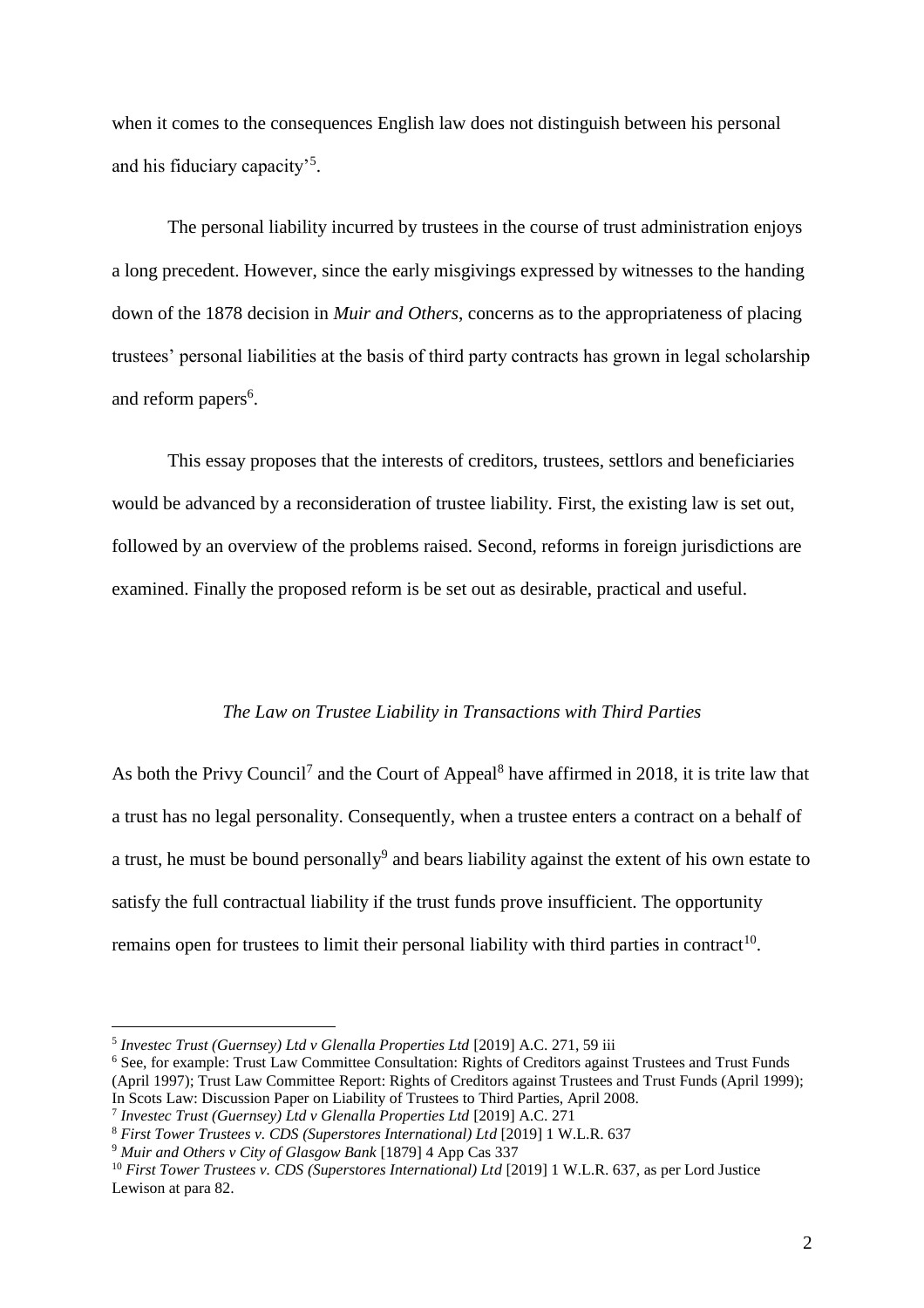Trustees further have a right of indemnity<sup>11</sup> and associated equitable lien over trust assets for liabilities incurred in the course of trust administration<sup>12</sup>, though they remain absolutely personally liable for any breach of trust. When contracting with the trustee in the course of their fiduciary duties, creditors and other third parties are entitled to a subrogation of trustee's right to indemnification by the trust fund. Since third parties hold a derivative right to indemnity, subrogated from the trustee's right, they are subject to the same limitations as bind the trustee themselves. Consequently, if the trustee is in indebted to the trust due to breach of trust, a creditor may lose any subrogated right to indemnification by the trust fund $^{13}$ .

The established position in the caselaw thus assumes a personal liability indemnifiable to the trust fund on the part of trustees carrying out their fiduciary duties, unless expressly contracted otherwise. Third parties are limited in their rights of recourse to the trust fund by the conditions of the subrogation of the trustee's personal liability.

## *Issues Raised by the Current Position on Trustee Liability to Third Parties*

The established case law on trustee liability in transactions with third parties raises several issues for the competitive and equitable management of trusts in the United Kingdom.

In the first instance, as was reported in *Muir and Others*, trustees face extensive personal loss should trust funds prove insufficient to meet creditor's obligations incurred in the course of fiduciary duty. As the Law Commission has reported in the last Trust Law Committee Report, individuals contracting as 'trustee' or 'executor' can be expected to act

<sup>11</sup> *Re Blundell* [1888] 40 ChD 370

<sup>12</sup> *Jennings v Mather* [1901] 1 KB 108

<sup>13</sup> *Re Pumfrey* [1882] 22 ChD 225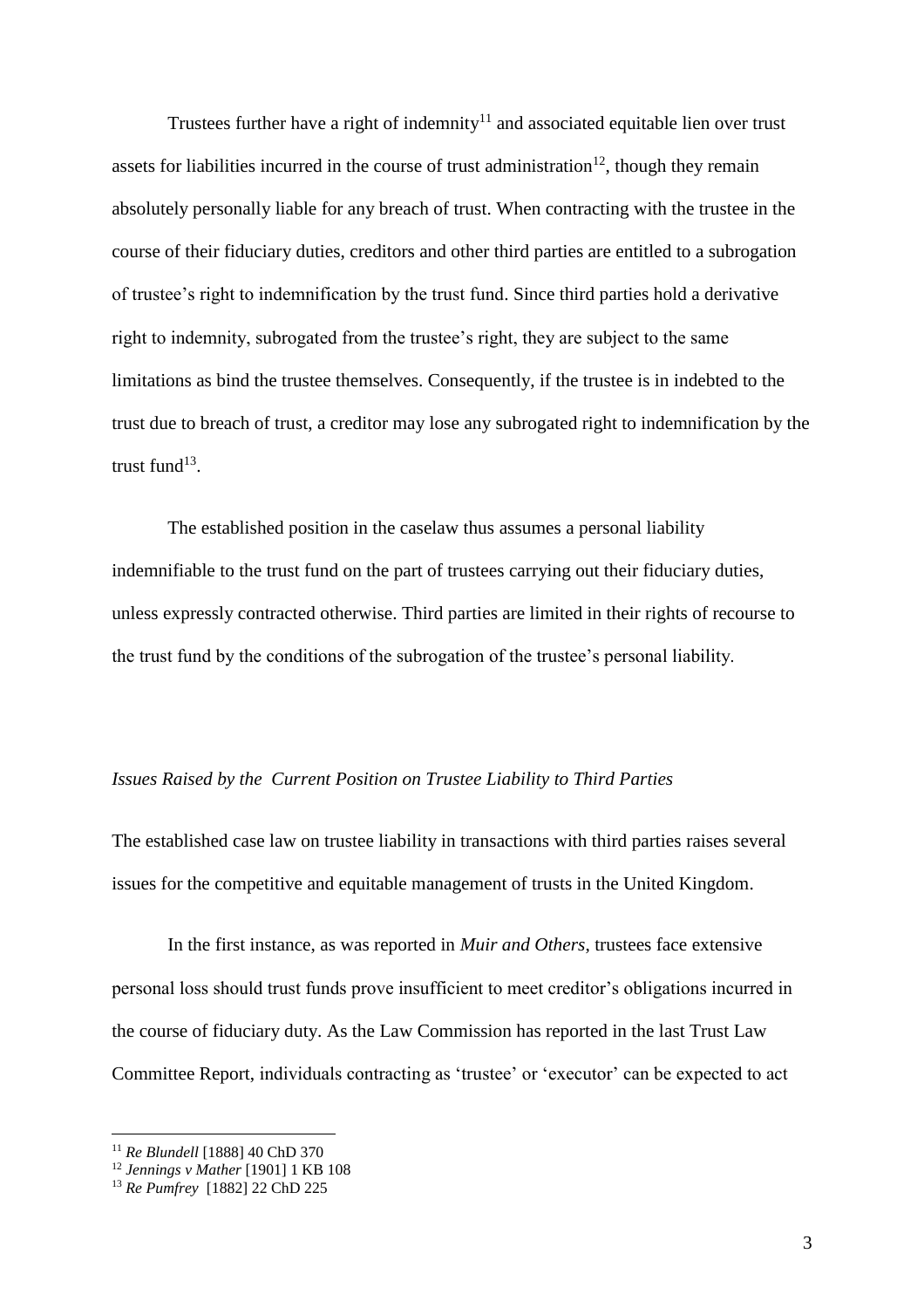without recourse to legal advice, and rarely expect to be subjects to personal liability<sup>14</sup>. The current case law thus risks 'creating a trap' for the 'expectations of ordinary mortals'<sup>15</sup>. Compounding these trustee difficulties is the evidence of barriers to obtaining valid trustee insurance for those trustees who are aware of the possibility of personal liability recorded by the Scottish Law Commission in their report on trustee liability<sup>16</sup>.

Though detrimental to trustee interests, these problems are not limited to trustees in their impact. Incurring personal liability to third parties for administration acts as a deterrent to potential trustees<sup>17</sup> a problem for settlors in their choice of the UK law when establishing a trust. Such difficulties for trustees and settlors in initiating and transacting with trusts ultimately injure the competitiveness of UK trust services, a concern the Law Commission has placed at the forefront of their programme of UK Trust Reform in the future<sup>18</sup>.

The current position in the case law also creates problems for creditors. An expected recourse to trustee personal liability, when in place, requires an scrutiny of the personal affairs of trustees and their relationship to the trust. First, it is necessary for creditors to both assess the trust's assets and the trustee's personal estate and take a judgement as to their likelihood of return on investment. Second, trustees must also do their utmost to ensure that the trustee is not in debt to the trust or breach of their obligations in order to protect their right to the subrogation of the trustee's indemnity to the trust fund. As several commentators have pointed out, this is a difficult task which risks placing a third party in a conflicted position: if a third party believes they have got 'the better end of the bargain', they may fail

<sup>&</sup>lt;sup>14</sup> See Trust Law Committee Report: Rights of Creditors against Trustees and Trust Funds, April 1999, pp. 2, 10, 11, citing *Perring v Draper* [1997] EGCS 109, *Marston Thompson & Evershed PLC v Bend* 1997 Law Soc Gaz 94/39.

<sup>&</sup>lt;sup>15</sup> Ibid, pp. 11

<sup>&</sup>lt;sup>16</sup> Scottish Law Commission, Discussion Paper on Liability of Trustees to Third Parties, April 2008: 'Insurance is difficult to obtain and even when it is available the cover is often limited' – pp. 10.

<sup>&</sup>lt;sup>17</sup> Scottish Law Commission, Report on Trusts Law, 2014, p. 151-161.

<sup>18</sup>Law Commission, Modernising Trust Law for a Global Britain. Accessed 10/09/2019 https://www.lawcom.gov.uk/project/modernising-trust-law-for-a-global-britain/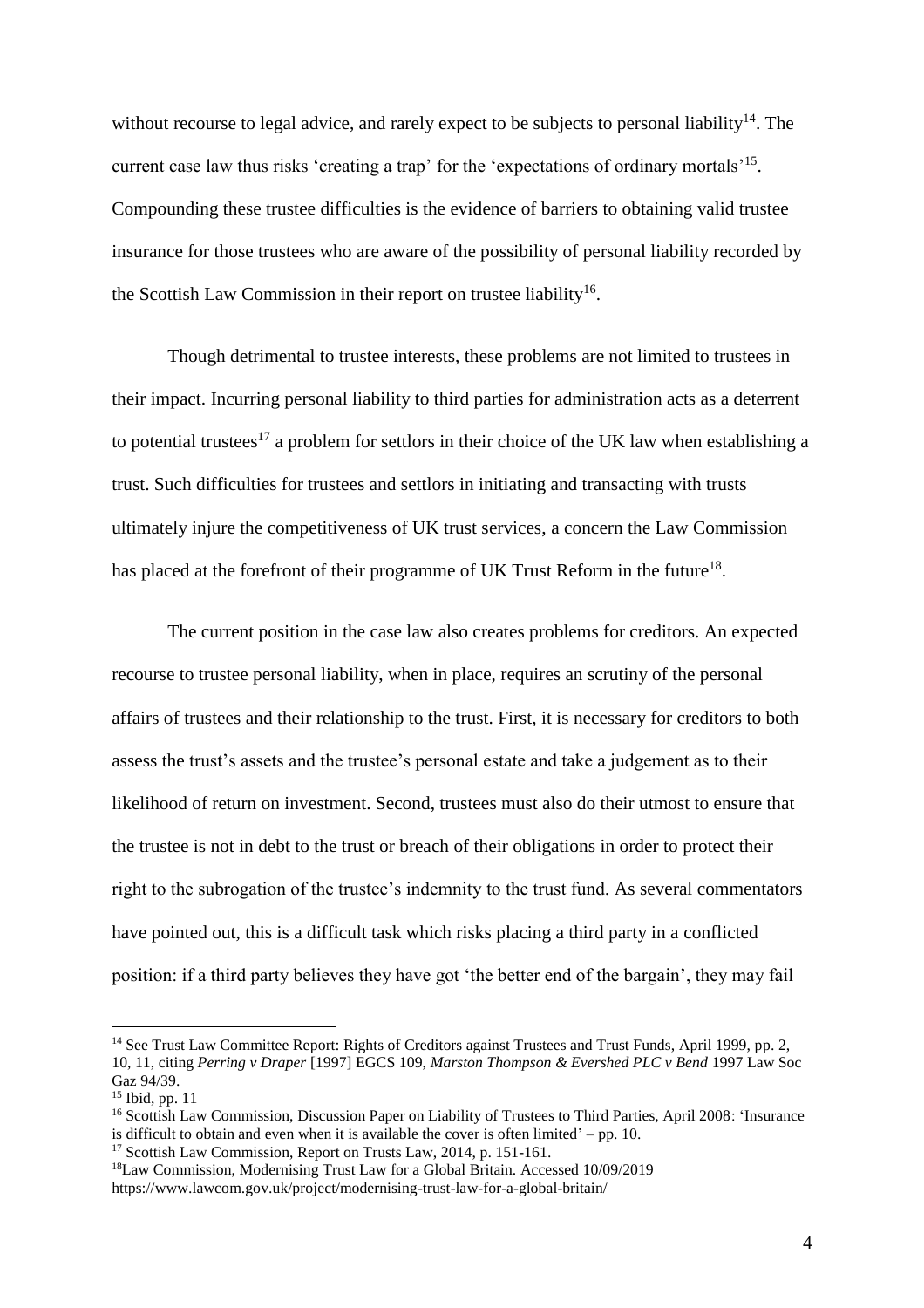to collect any indemnity against trust funds because the trustee failed to exercise sufficient care in the transaction<sup>19</sup>. The wider consequences of such difficulties for the overall trusts market been noted by English in his analysis of a similar model in place in certain states of the United States (US) before they implemented versions of the Uniform Trust Code 'the overall effect was the chilling of transactions<sup>'20</sup>.

Finally, these same barriers caused by difficulties in trustee liability ultimately impinge on the interests of beneficiaries. The 'chilling' of transactions noted by English created by the necessarily cautious approaches of both trustees and creditors ultimately impacts on the incomes available to beneficiaries who lose out on the benefits of potential contractual relationships.

#### *Reform in Other Jurisdictions*

Developments in other jurisdictions have reconsidered the allocation of trustee liability in dealing with third parties. Two common law jurisdictions in particular serve as useful comparative case studies: the approach of the US in the Uniform Trust Code, and the Jersey Trusts Law, 1984.

*Uniform Trust Code, United States*

<sup>19</sup> Trust Law Committee Consultation: Rights of Creditors against Trustees and Trust Funds (April 1997) page

<sup>6;</sup> Trust Law Committee Report: Rights of Creditors against Trustees and Trust Funds (April 1999) page 9.

<sup>&</sup>lt;sup>20</sup> English, The Uniform Trust Code (2000): Significant Provisions and Policy Issues, 2002, pp. 209.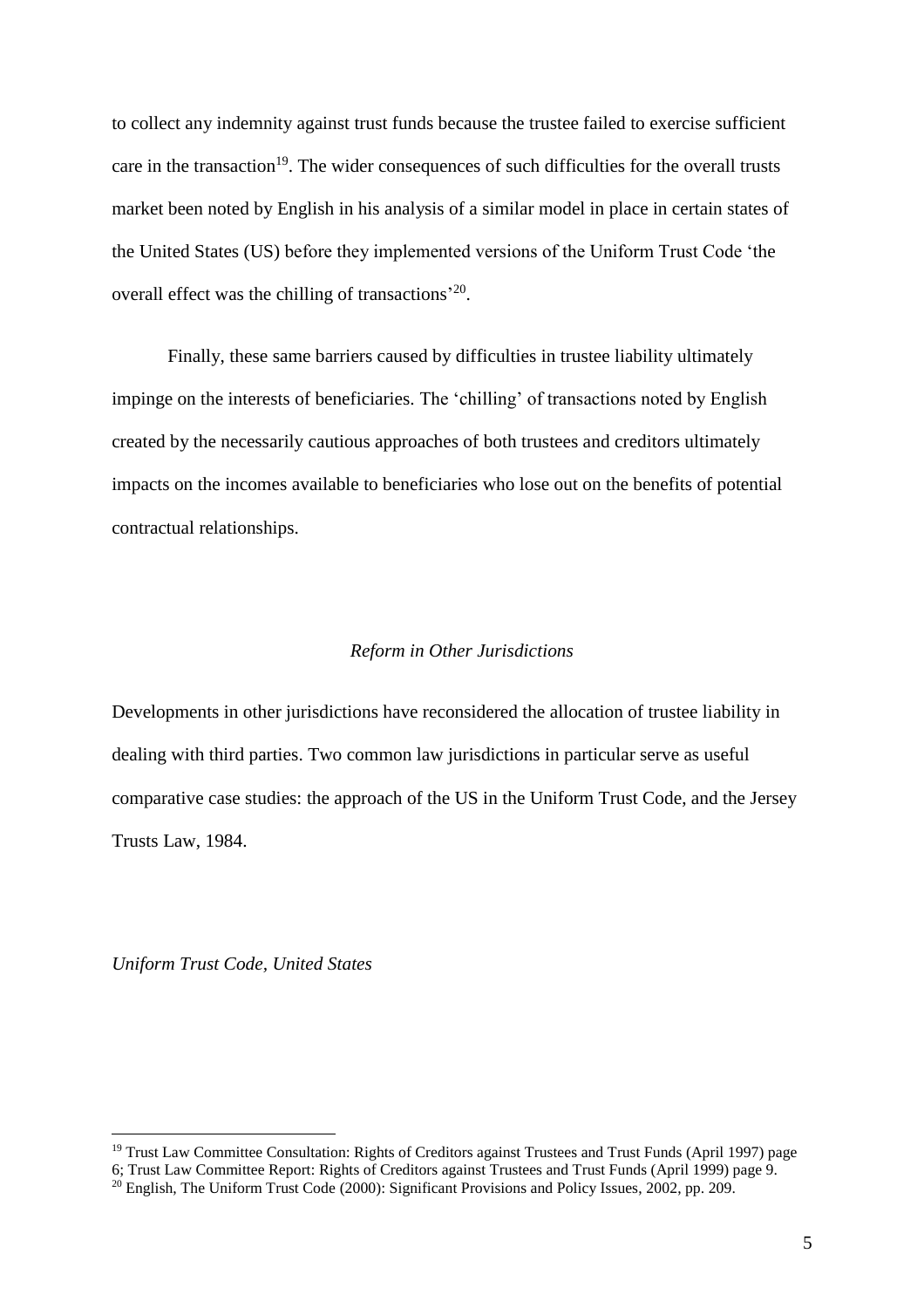The US Uniform Trust Code (UTC) is a model law that has been enacted by 31 states and the District of Colombia, as of July 2019<sup>21</sup>. Section 1010 addresses the liabilities of trustees to third parties, specifying at subsection A:

> 'Except as otherwise provided in the contract, a trustee is not personally liable on a contract properly entered into in the trustee's fiduciary capacity in the course of administering the trust if the trustee in the contract disclosed the fiduciary capacity<sup>22</sup>

This is a significant modification from the position in English Law, which begins from the assumption that trusts have no legal personality. Under this approach, recourse to creditors is only available from the trust fund via the mechanism of a subrogation of the trustee's right to indemnity.

In contrast, the Section 1010 a of the US UTC has the effect of enacting, as Lord Hodge describes it in *Investec*, 'the personification of a trust'<sup>23</sup>. The attribution of a legal personality to the trust fund enables creditors to take direct right of action against the entity of 'the trust', while relieving creditors of their obligation to personal liability.

The purpose of this shift, in the words of The American Law Institute, is to reflect 'modern reality rather than traditional concepts … the trust is treated as an entity to such an extent that it is no longer inappropriate … to refer to and treat trusts, in law and in practice, as if they were entities in numerous other contexts<sup> $24$ </sup>.

<sup>&</sup>lt;sup>21</sup> The American College of Trust and Estate Council, Accessed 25 July 2019

<https://actecfoundation.org/podcasts/uniform-trust-code-trust-law/>

<sup>&</sup>lt;sup>22</sup> United States Uniform Trust Code, Section 1010, Subsection A

<sup>23</sup> *Investec Trust (Guernsey) Ltd v Glenalla Properties Ltd* [2019] A.C. 271, as per Lord Hodge at p. 62

<sup>&</sup>lt;sup>24</sup> The American Law Institute, Restatement of the Law, Trusts 3d (2011), Chapter 21, pp 94-95, as cited in

*Investec Trust (Guernsey) Ltd v Glenalla Properties Ltd* [2019] A.C. 271, as per Lord Hodge at p. 31.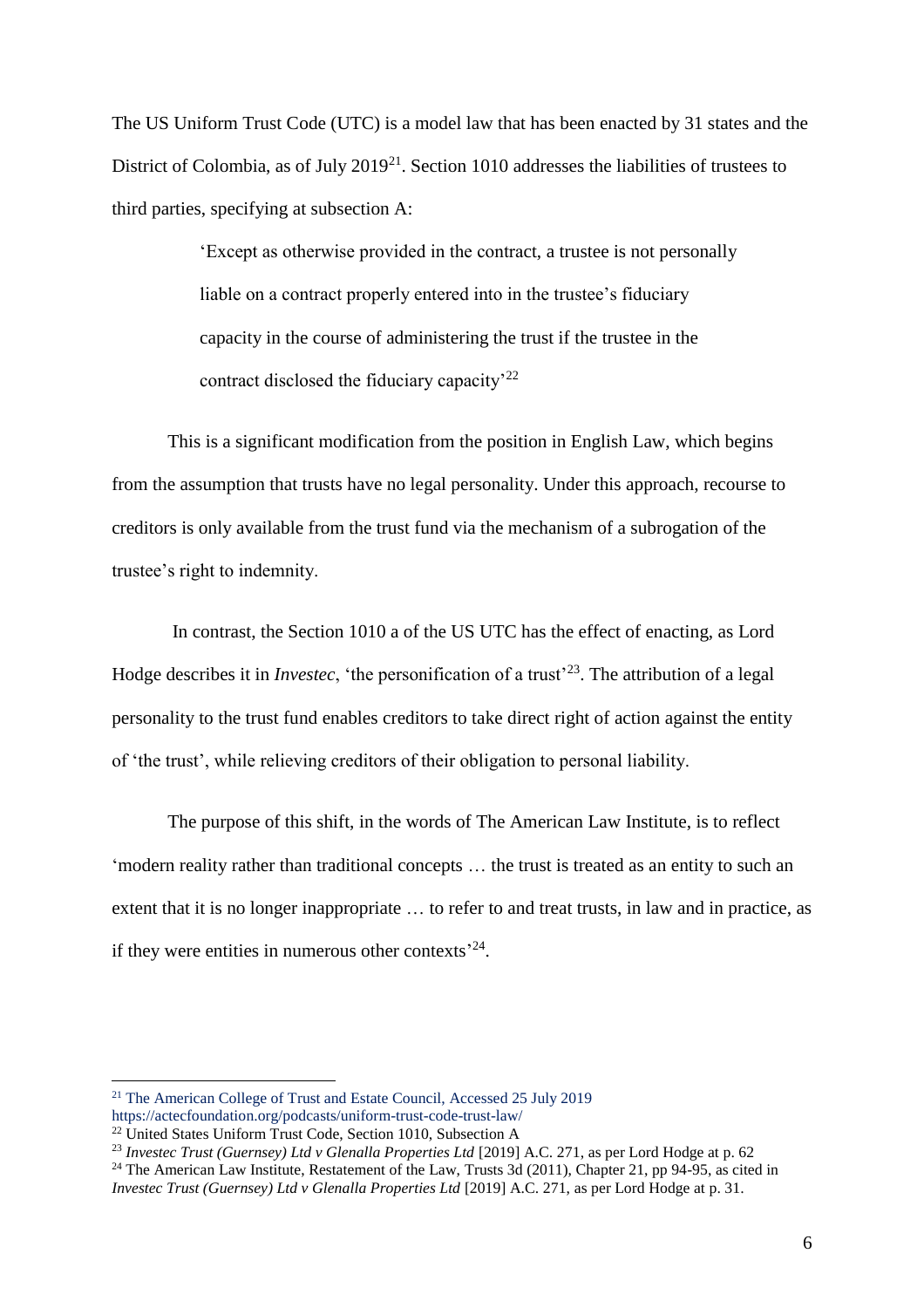The current position under the Trusts (Jersey) Law 1984 also modifies the allocation of trustee liability in contract, though with less radical consequences than provided for in the US Uniform Trust Code. Article 32, subsection (a) provides as follows:

'32 Trustee's liability to third parties

(1) Where a trustee is a party to any transaction or matter affecting the trust –

(a) if the other party knows that the trustee is acting as trustee, any claim by the other party shall be against the trustee as trustee and shall extend only to the trust property;<sup>25</sup>

The interpretation of the nature of trustee liability as articulated in Article 32 subsection 1 (a) was recently clarified by the Privy Council in *Investec* [2019]<sup>26</sup>. The case (discussed in a preliminary fashion in the introduction) involved a corporate trustee based in Guernsey with substantial liabilities to creditors based in the British Virgin Islands. The trustees claimed the creditors had no right of indemnity against the trust funds by subrogation since the liabilities were incurred in breach of trust.

The Privy Council found that Article 32 of Jersey Trusts Law did not extend so far as Article 1010 of the US Uniform Trust Code, in personifying the trust to provide direct recourse to the funds by creditors. It was established by Lord Hodge that the effect of article 32 (1) (a) is instead to 'improve the position of trustees by insulating their personal assets from liabilities to third parties expressly incurred as trustees<sup>227</sup>. However, this protection was as far as article 32 extended: liability remained with the trustee as indemnified by the trust

<sup>25</sup> TRUSTS (JERSEY) LAW 1984, Revised Edition 13.875, Showing the law as at 1 January 2019

<sup>26</sup> *Investec Trust (Guernsey) Ltd v Glenalla Properties Ltd* [2019] A.C. 271

<sup>27</sup> Ibid., as per Lord Hodge, p. 63.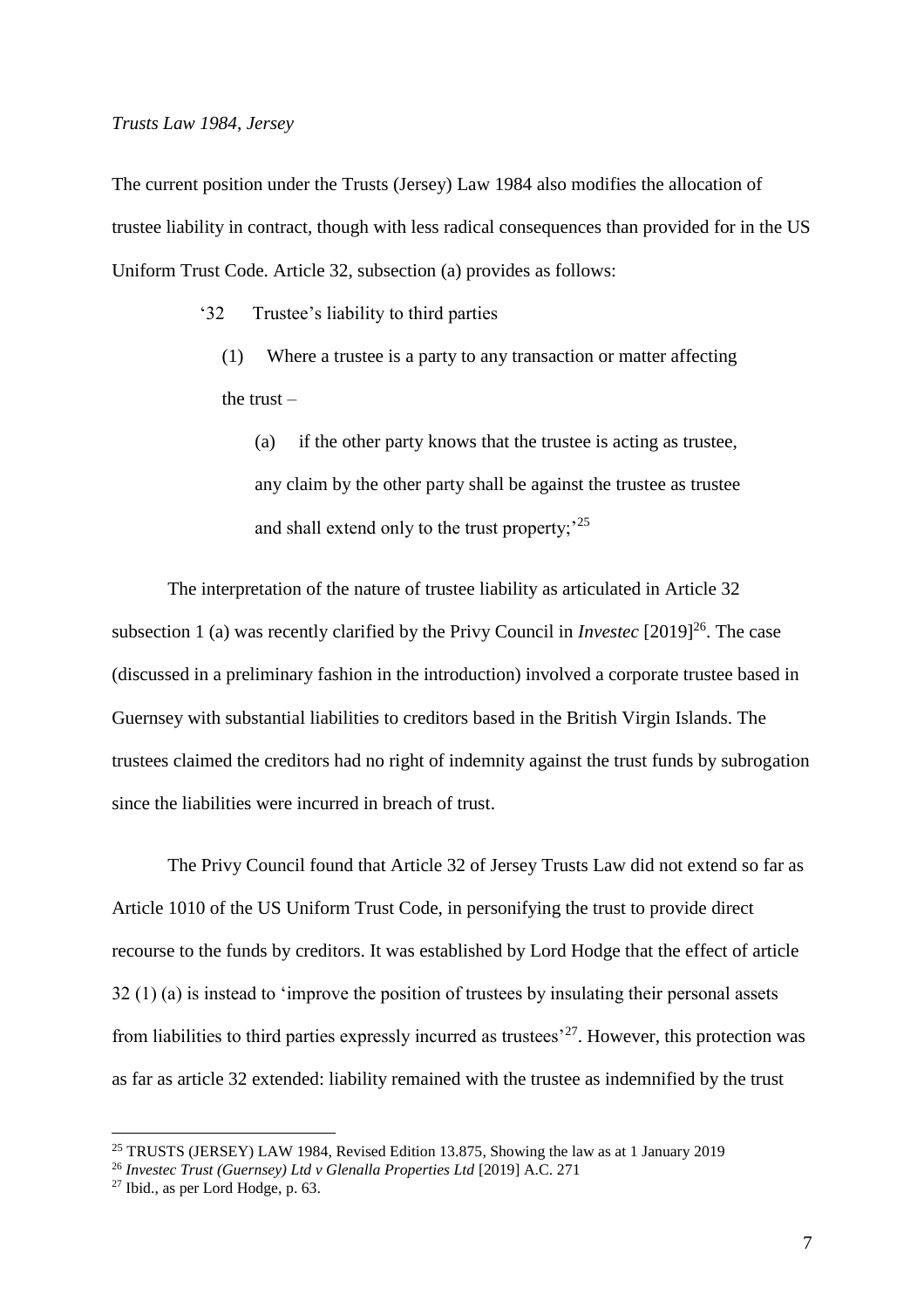fund, though limited to the extent of the trust's relevant assets. Creditors might only gain recourse through the mechanism of a subrogation of this indemnity.

The pertinent development established by article 32 (1) (a), therefore, is to relieve trustees of claims to their personal assets should the trust funds prove insufficient in contracts they have contracted expressly as trustees. Significantly, article 32 subsection 2 maintains that this arrangement 'shall not affect any liability the trustee may have for breach of trust'<sup>28</sup>.

### *Proposal for Reform*

The need for the reform of trustee liability is clear. There is one clear candidate for the approach to adopt. Following article 32 (1) (a) of the Jersey Trusts Law as a model, it is proposed that:

> A trustee's liability should be limited to the extent of trust assets when the other party knows the trustee is contracting in a fiduciary capacity. This reform is affect any liability the trustee may have for breach of trust.

The limitation of trustee liability stands to realise important, useful changes in trust transactions in limiting the extent of liability to the 'expectations of ordinary mortals'<sup>29</sup>.

In the first instance, the reform speaks to the natural assumptions of trustees in the administration of trusts aid trustees who cannot be expected to have taken legal instruction<sup>30</sup>. In doing so, it serves to afford some protection to trustees from the unexpected 'calamity'<sup>31</sup>

<sup>&</sup>lt;sup>28</sup> Article 32, Subsection 2, TRUSTS (JERSEY) LAW 1984, Revised Edition 13.875, Showing the law as at 1 January 2019

<sup>&</sup>lt;sup>29</sup> Trust Law Committee Report: Rights of Creditors against Trustees and Trust Funds, April 1999, pp. 11 <sup>30</sup> Ibid. pp. 2, 10, 11.

<sup>31</sup> The Spectator, 12 April 1979 [http://archive.spectator.co.uk/article/12th-april-1879/8/the-law-lords-on-the](http://archive.spectator.co.uk/article/12th-april-1879/8/the-law-lords-on-the-liability-of-trustees-a-nothe)[liability-of-trustees-a-nothe](http://archive.spectator.co.uk/article/12th-april-1879/8/the-law-lords-on-the-liability-of-trustees-a-nothe)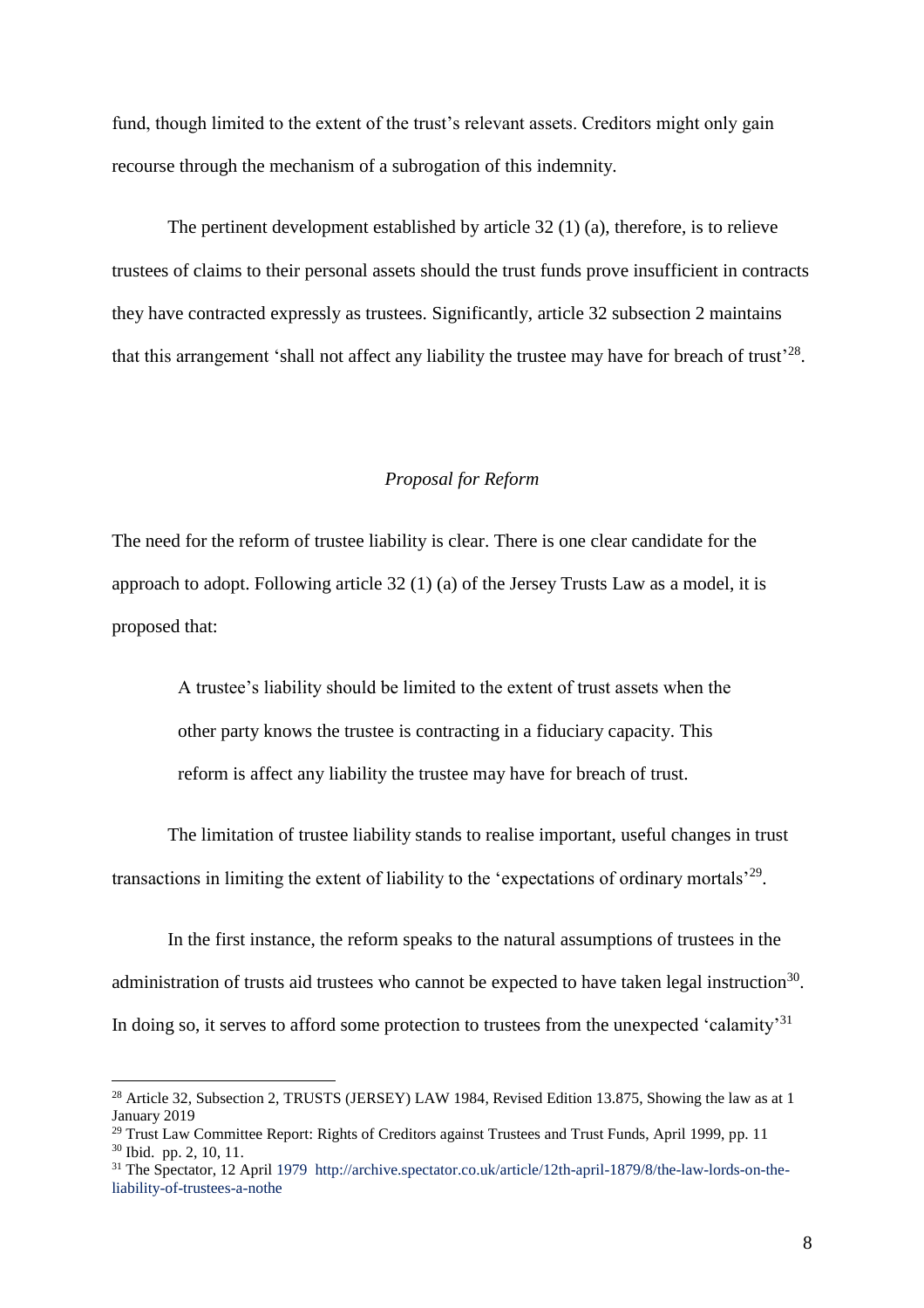of the type endured by the trustees in *Muir and others*<sup>32</sup>; as well as to allow for the difficulties in obtaining trustee insurance. Both settlors and beneficiaries stand to gain from the limitation of trustee personal liability: in the expedition of trust transactions that stands to facilitate trust revenue (beneficiaries) and in the reduction of risk that must be taken on by a future trustee (settlors).

Discussion of trustee liability reforms have tended to be phrased as of exclusive benefit or expense to trustee/creditor. Though it is important to consider the potential risks of reform to creditors, it is nonetheless useful to identify the concomitant benefit that the limitation of trustee liability brings to transactions. In restricting creditors' due diligence to the trust assets alone, the risks and obligations third parties must take on when dealing with explicitly with trustees are somewhat clarified – a reform which as English<sup>33</sup> points out serves to facilitate increase of transactions from both sides.

Nevertheless, it cannot be neglected from our consideration that the limitation of trustee liability to the extent of the relevant trust assets when in an explicit fiduciary capacity does raise certain challenges for creditors<sup>34</sup>. As Mc Quarter and Warents<sup>35</sup> identify, the approach taken by the Privy Council in *Investec*<sup>36</sup> opens creditors up to harsh liabilities in cases of misrepresentation by trustees as to the size of the trusts' assets, with no means of recourse to their personal assets.

What is more, the application of the Jersey model of reform which maintains the mechanism of creditor subrogation of trustee rights fails to address the question

<sup>32</sup> *Muir and Others v City of Glasgow Bank* (1879) 4 App Cas 337.

<sup>&</sup>lt;sup>33</sup> English, The Uniform Trust Code (2000): Significant Provisions and Policy Issues, 2002, pp. 209.

<sup>34</sup> Lowe, Insolvency and trusts, *Trusts and Trustees*, Vol. 22, No. 9, November 2016, pp. 948-955

<sup>&</sup>lt;sup>35</sup> McQuater and Warents, Betting the house: trustee liability to third party creditors in the Privy Council, *Journal of International Banking and Finance* Law, 2018 8 494;

<sup>36</sup> *Investec Trust (Guernsey) Ltd v Glenalla Properties Ltd* [2019] A.C. 271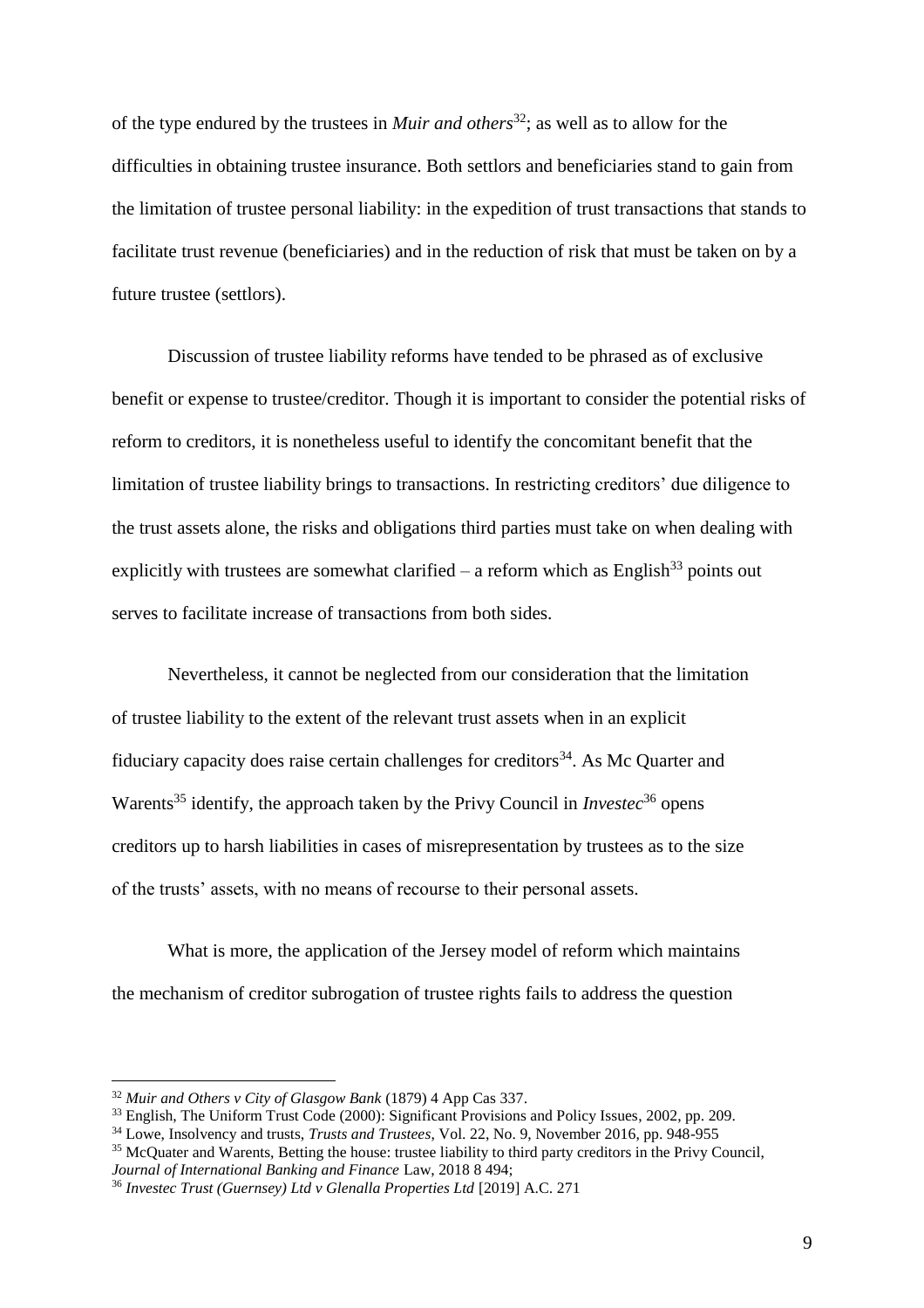of creditor's conflict of interest in dealing with trustees discussed at the outset. When a creditor is limited to the subrogation of the trustee's right of indemnity, they risk losing this right if the trustee is found to be in breach. This possibility places creditors in the difficult position of needing to point out if the trustee has offered them to sympathetic a proposal, and might have breached their fiduciary duty through a failure exercise sufficient care in the transaction<sup>37</sup>. Both of these challenges reach a degree of resolution in the US Uniform Trust Code approach of 'personification'<sup>38</sup> .

However, the case for preserving the mechanism of subrogation of indemnity established in the Jersey model remains convincing, since to find recourse in the 'personification' of the trust meets with a fundamental practical barrier: to personify the trust fund would run contrary to basic maxims of English Common Law and principles of equity.

First, the constitution of trust funds as a legal person would require the imposition of a new form of legal personality as yet unknown in English Law. This point was raised by Lord Hodge in reaching the *Investec* decision<sup>39</sup>, referencing the judgement of Purchas LJ in *Bumper Development Corpn Ltd v Comr of Police of the Metropolis*<sup>40</sup>. Purchas LJ highlighted that legal personalities were required to have some 'animate content', which is as lacking in trust as in the stone temple he decided on.

<sup>&</sup>lt;sup>37</sup> Trust Law Committee Consultation: Rights of Creditors against Trustees and Trust Funds (April 1997) page 6; Trust Law Committee Report: Rights of Creditors against Trustees and Trust Funds (April 1999) page 9.

<sup>38</sup> *Investec Trust (Guernsey) Ltd v Glenalla Properties Ltd* [2019] A.C. 271, as per Lord Hodge at p. 62.

 $39$  Ibid at p. 59

<sup>40</sup> [1991] 1 WLR 1362, 1371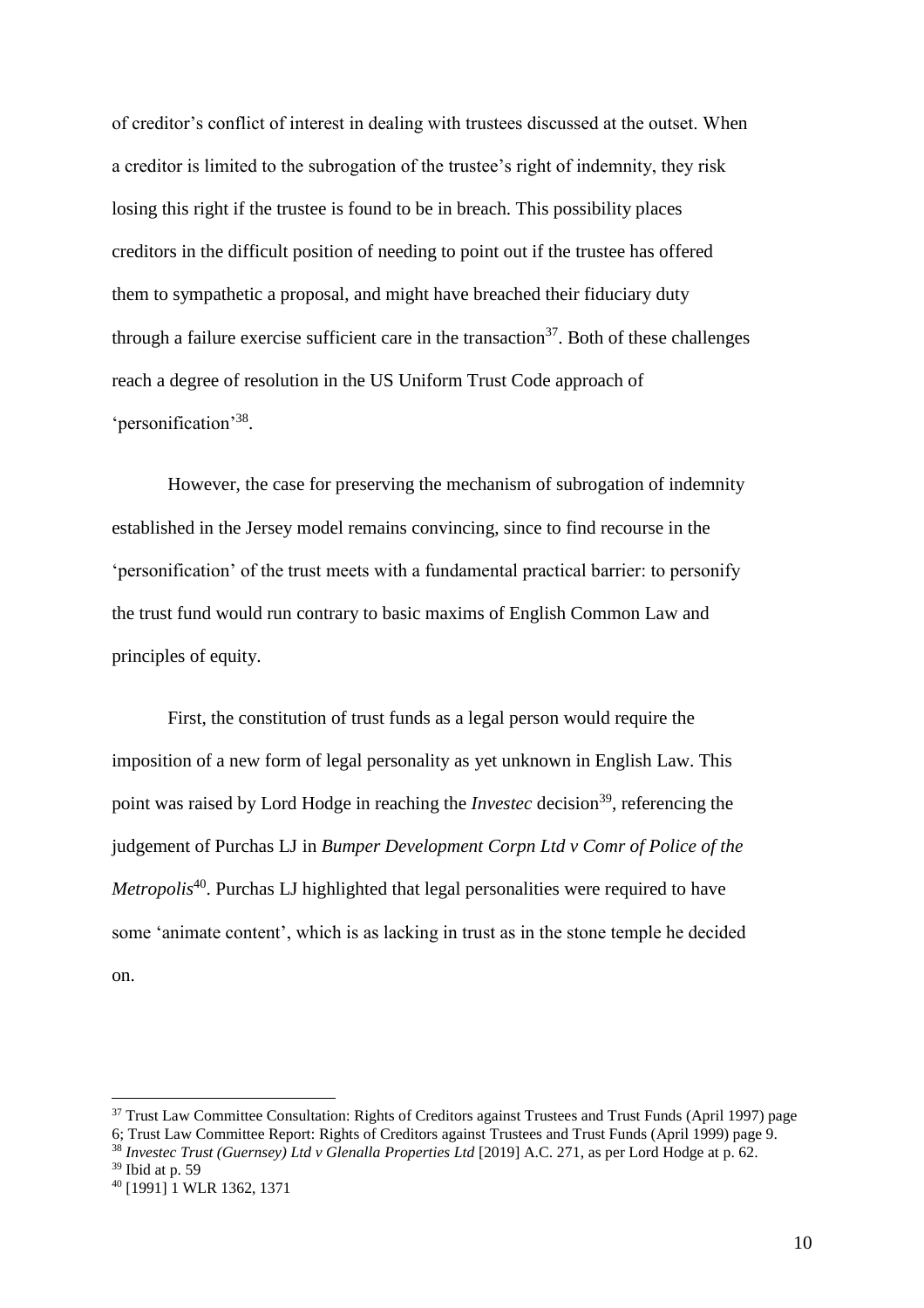The second practical problem with trust personification is that implement such a procedure runs counter to the principles of equity itself. It is anticipated that if a new form of legal personality were to be developed. It is anticipated that this would create a range of unforeseen consequences in the wider administration of trusts, altering the provisions for insolvency, engendering potential conflicts of interest for trustees between 'the trust' and the beneficiaries<sup>41</sup> and require extensive investigation by third parties wishing to deal with the trust as to the nature of the relationship<sup>42</sup>.

Though the loss of recourse to personal liability for third parties and creditors is recognised in cases where creditors are aware they are dealing with the trustee, it is proposed that the most practical course of action is to look to creditors rights to gain security over trust assets directly in contract. Unlike trustees, it is reasonable to expect creditors to have legal representation. In this case, creditors will either be in a clearer position as to what their potential liabilities are and be able to secure the appropriate security (now trustees are restricted to the fund alone); or, they if they are unaware they are dealing with trustees they will be afforded no less protection than before the proposed reform.

## *Conclusion*

The reform I propose – limiting a trustee's liability to the extent of trust assets when the other party knows the trustee is contracting in a fiduciary capacity, without affecting liability for a breach of trust – stands to make a desirable, practical and useful contribution to the operation of trusts in the UK. The reform is useful, insofar as it gives trustees protection and simplifies transactions with creditors and third parties. It is desirable, insofar as these changes promote

<sup>41</sup> Scottish Law Commission, Discussion Paper on Liability of Trustees to Third Parties, April 2008

<sup>42</sup> *Investec Trust (Guernsey) Ltd v Glenalla Properties Ltd* [2019] A.C. 271, as per Lord Mance